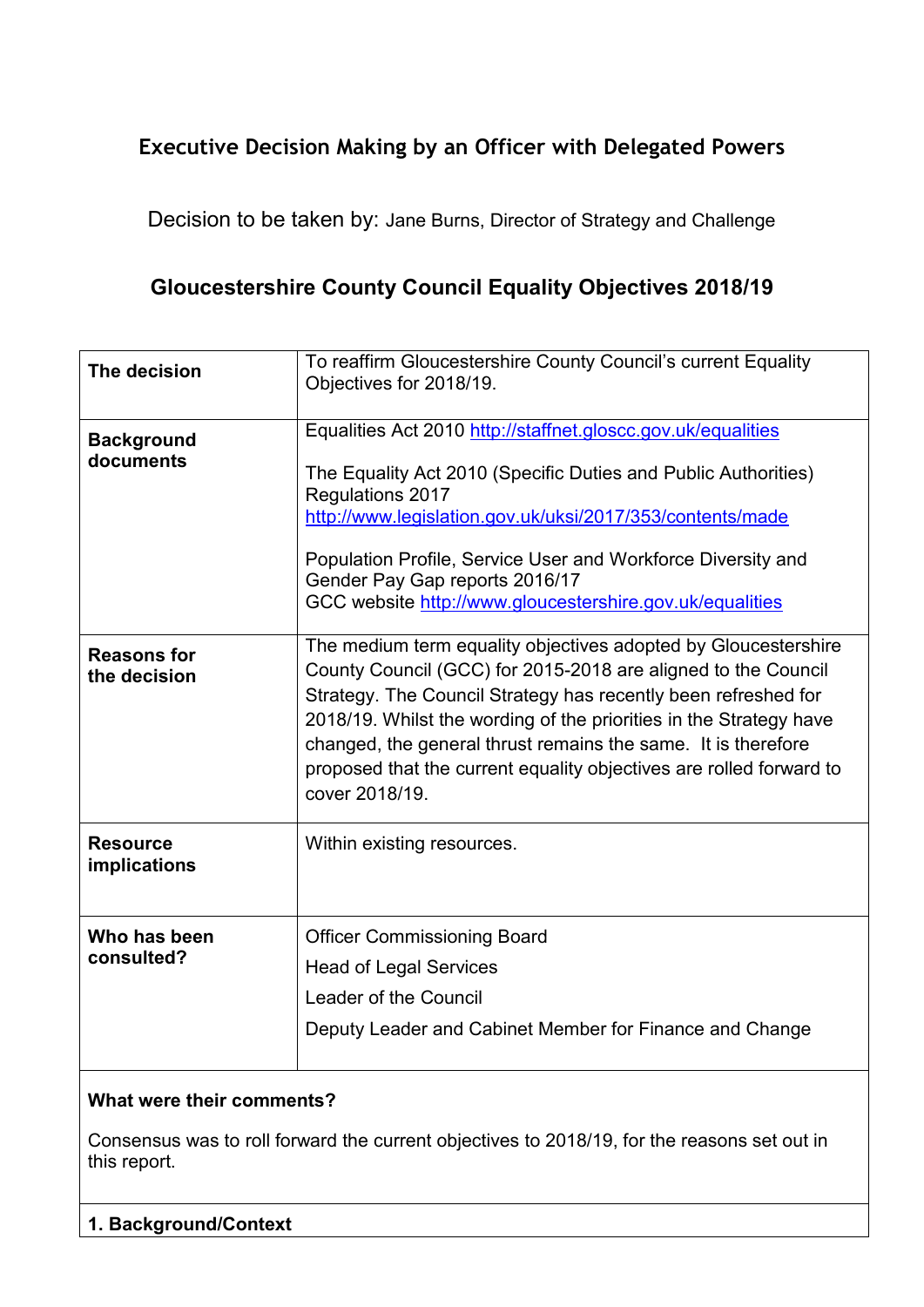The Public Sector Equality Duty is made up of a general duty supported by specific duties. The general duty is set out in section 149 of the Equalities Act 2010. The specific duties are created via secondary legislation.

The general duty applies to public authorities, including local authorities. Those subject to the general equality duty must, in the exercise of their function, have due regard to the need to:

- eliminate unlawful discrimination, harassment and victimisation and other conduct prohibited by the Act.
- advance equality of opportunity between people who share a protected characteristic and those who do not; and
- foster good relations between people who share a protected characteristic and those who do not.

The protected characteristics covered by the Equality Duty are:

- Age
- Disability
- Gender reassignment
- Marriage and civil partnership
- Pregnancy and maternity
- Race
- Religion or belief
- Sex
- Sexual orientation

The specific duties include publishing information to demonstrate compliance with the general duty. GCC currently publishes, on an annual basis, population profile, workforce and service user data and equality objectives and from 2018 we will also publish gender pay gap information.

The Equality Act 2010 (Specific Duties and Public Authorities) Regulations 2017 introduced some changes to the duties on local authorities in terms of the equalities information they publish and when they must publish it by.

The main changes are:

- A duty to also publish gender pay gap information in relation to its employees by 30 March each year.
- To publish equality objectives at least every four years, from 30 March 2018 (as opposed to the previous annual deadline of 6 April).
- All other information to demonstrate compliance with the general duty, as referred to earlier in this report, must also now be published by 30 March each year (as opposed to the previous annual deadline of 31 January)

The council publishes the information on the GCC website <http://www.gloucestershire.gov.uk/equalities>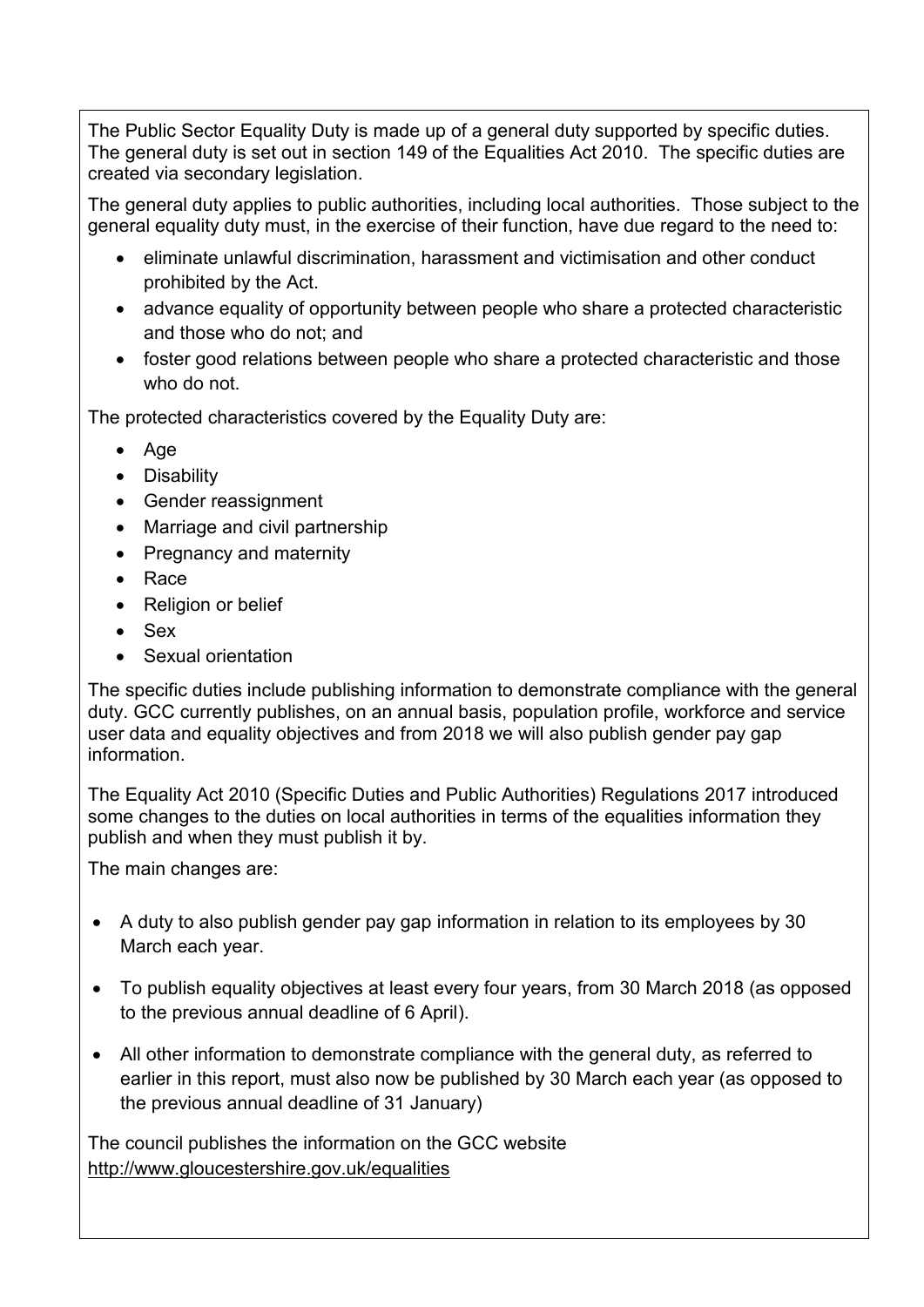## **2. Our Approach**

Gloucestershire County Council (GCC) is the largest single employer in the county and a major supplier and contractor of high quality services across the whole of Gloucestershire. It is also a key player in many countywide, regional and national partnerships. As such, the council is committed to tackling all forms of inequality and to operating within current equalities legislation.

The council has developed a more robust approach to understanding the impact of its decisions on Protected Groups and demonstrating "due regard" to the Public Sector Equality Duty. All relevant Cabinet and individual Cabinet Member decisions have accompanying due regard statements.

## **3. Progress against objectives**

Progress is measured through the service user workforce diversity reports and performance indicators, where they are available.

A comprehensive account is included in the recently published Service User Diversity report accessible via the link under 'background documents'.

## **Proposed objectives for 2018/19**

The medium term equality objectives adopted in 2015 were aligned to the Council Strategy (2015-18). The Council Strategy was recently refreshed for 2018/19. A full review of the Council Strategy is planned for the Spring/Summer 2018 and the equality objectives will also be reviewed in line with this. In the interim therefore, the proposal is that the current equality objectives are rolled forward to 2018/19.

| <b>Area</b>                    | <b>Equality Objective</b>                                                                                                                                                                             | <b>Protected characteristic</b>                           |
|--------------------------------|-------------------------------------------------------------------------------------------------------------------------------------------------------------------------------------------------------|-----------------------------------------------------------|
| <b>Children &amp; Families</b> | To provide a broad range of<br>accessible universal and<br>targeted information and<br>advice supporting young<br>people and families to make<br>choices to resolve their<br>problems as they emerge. | Principally age, disability                               |
| <b>Adults</b>                  | To make employment a real<br>option for people with<br>disabilities.                                                                                                                                  | Principally disability, age                               |
| <b>Public Health</b>           | To increase numbers of<br>pregnant women accessing<br>support to "stop smoking"<br>services. To target HIV<br>prevention to specific ethnic<br>groups.                                                | Principally gender, pregnancy<br>and maternity, and race. |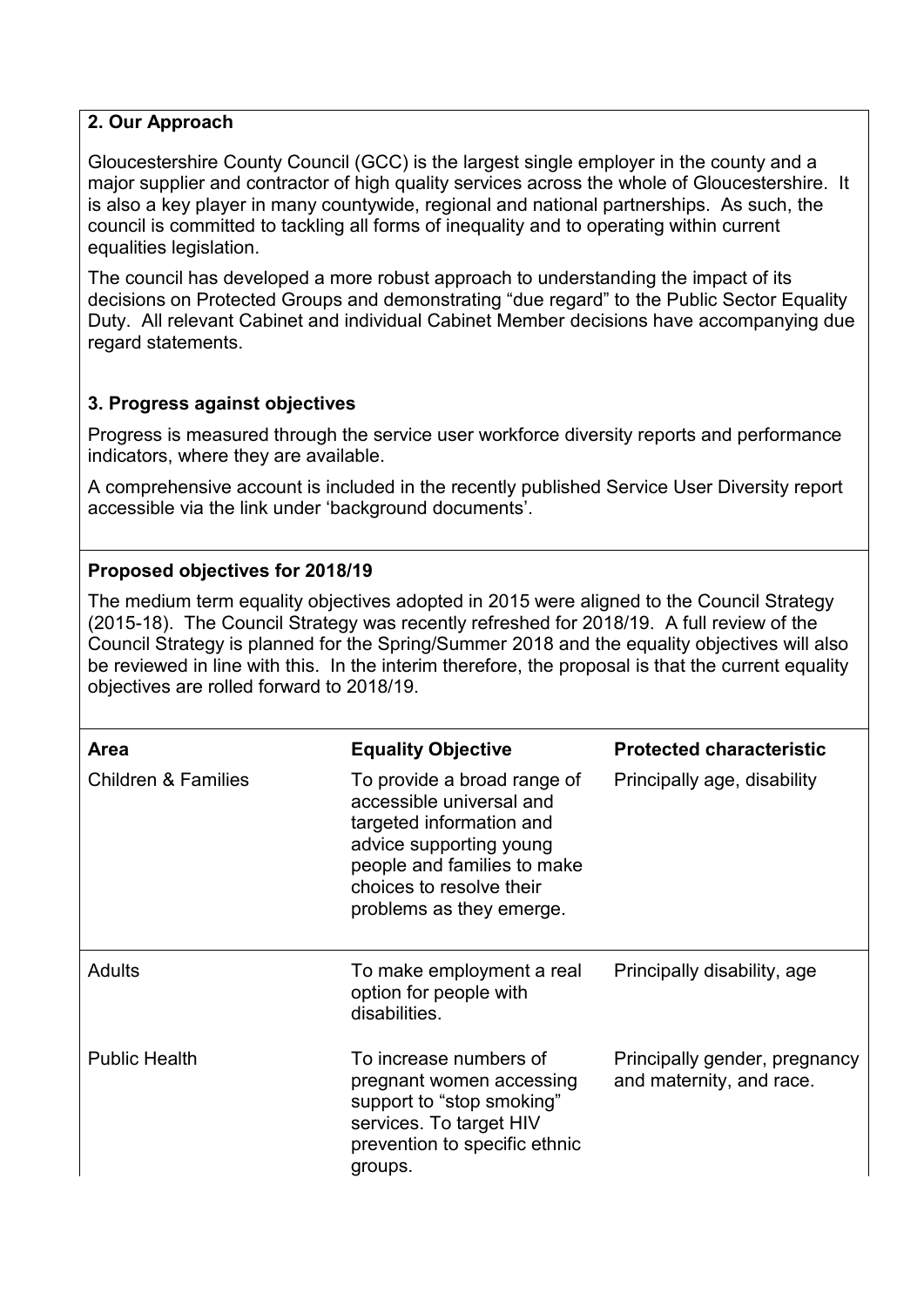| Communities and<br>infrastructure | To ensure people are able to<br>move around our<br>communities in safety and<br>with as much ease and<br>convenience as possible                                       | Principally age, disability |
|-----------------------------------|------------------------------------------------------------------------------------------------------------------------------------------------------------------------|-----------------------------|
| All services                      | To ensure that our services<br>are accessible to users and<br>that their experiences are<br>positive.                                                                  | All                         |
| Workforce                         | To continue to improve,<br>review and monitor the<br>current make up of our<br>workforce to better serve the<br>aims of the Council and the<br>needs of the community. | All                         |

## **Alternative options considered and why they were rejected**

1. To adopt new equality objective(s) for 2018/19.

The current medium term equality objectives have been drawn from a sound evidence base and continue to reflect the Council's plans and priorities. The objectives will also be reviewed in line with the planned full review of the Council Strategy in Spring/Summer 2018.

## **Risk Analysis**

Risk of adverse reaction to not fulfilling a statutory requirement.

#### **Equalities considerations**

The adoption and publication of equality objectives helps to fulfil the aims of the Public Sector Equality Duty. A separate Due Regard Statement has already been produced, and published, to support the Medium Term Financial Strategy.

| Has a Due Regard Statement been completed? No                                                                                       |                           |  |  |
|-------------------------------------------------------------------------------------------------------------------------------------|---------------------------|--|--|
| Has any conflict of interest been declared by<br>any Cabinet Member consulted on the<br>decision?                                   | <b>No</b>                 |  |  |
| If any conflict of interest declared, was a<br>dispensation granted by the Audit and<br><b>Governance Committee of the Council?</b> | Date of dispensation: N/A |  |  |